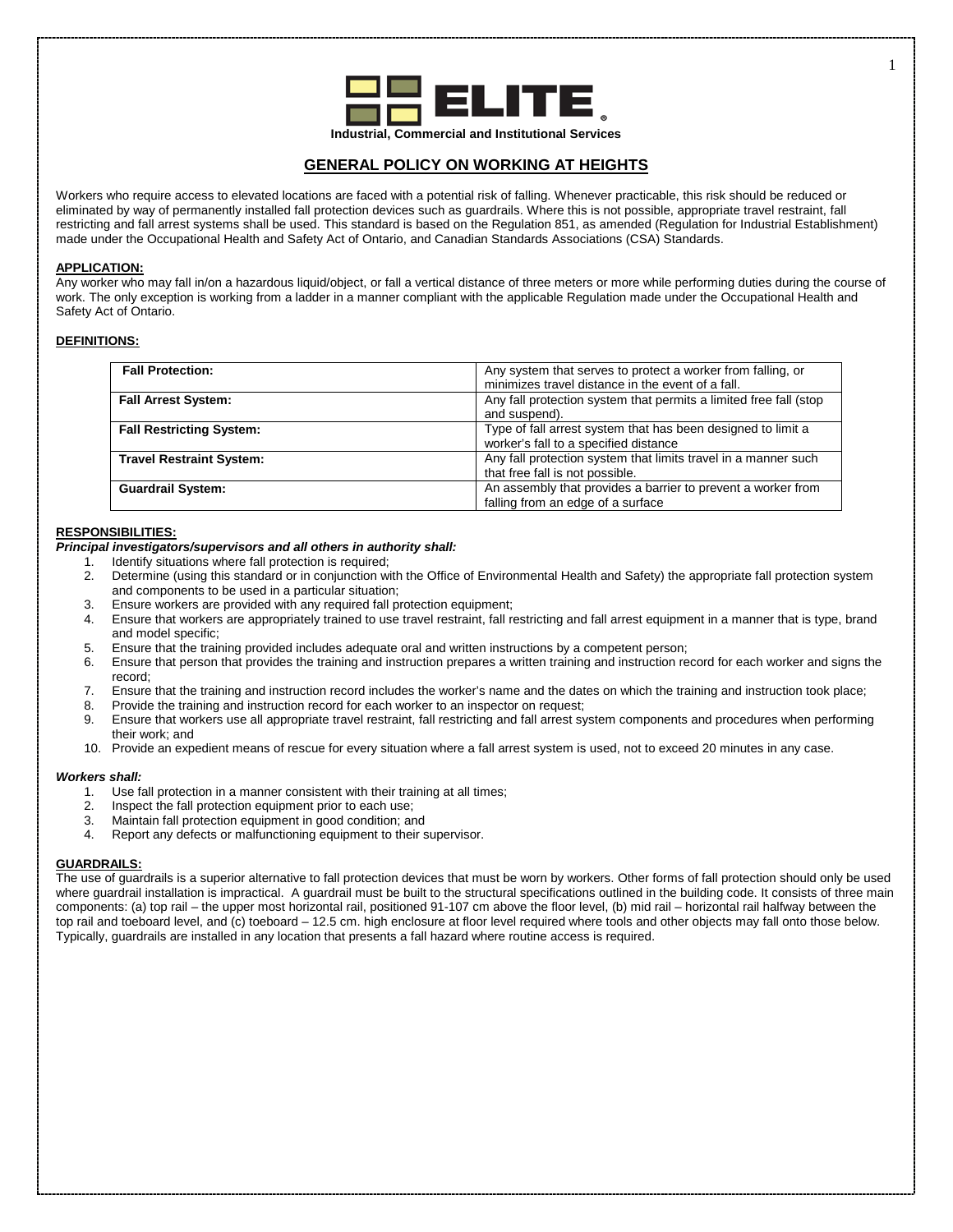### **TRAVEL RESTRAINT, FALL RESTRICTING AND FALL ARREST SYSTEMS:**

Travel restraint, fall restricting and fall arrest systems are typically used where the installation of physical barriers for fall prevention is impractical. Important points regarding these two systems follow:

- 1. Workers must visually inspect their equipment prior to use, and on an ongoing basis throughout the day;<br>2. All equipment must be inspected yearly or more frequently by a trained and competent person and record
- 2. All equipment must be inspected yearly or more frequently by a trained and competent person and record of the inspection shall be kept on site;
- 3. Extensive training with the type and model of equipment to be used is essential for the proper use of personal fall protection equipment by workers;
- 4. Placement of temporary anchors must be done by highly experienced and knowledgeable individuals;
- 5. Any piece of equipment that has sustained a fall or is otherwise damaged shall not be reused unless re-certified/reconditioned by the manufacturer. Equipment that cannot be re-certified is to be destroyed in a manner that eliminates potential reuse;
- 6. All system components used shall be designed and rated appropriately for their intended use (see table 1 below);<br>7. Personnel must be familiar with, and quard against any degradation of the system by the work activity.
- Personnel must be familiar with, and guard against any degradation of the system by the work activity. Special precautions must be taken to guard against abrasion of ropes. Activities such as hot work and the use of harsh acids/alkali require the use of wire rope lanyards and lifelines. Wire rope should not be used where there is the risk of electric shock; and
- 8. All gate style connectors such as snaphooks and carabiners shall be locking. Self-locking styles are preferred. The capacity of gated connectors must be marked on the item.

| <b>Item</b>                         | <b>Minimum Criteria/Certification</b>                      |
|-------------------------------------|------------------------------------------------------------|
| <b>Full Body Harness</b>            | CAN/CSA-Z259.10-06, "Full Body Harness"                    |
| Lanyard                             | CAN/CSA-Z259.1-5, "Body Belts and Saddles for Work         |
|                                     | Positioning and Travel Restraint"                          |
| Safety Belt (travel restraint only) | CAN/CSA-Z259.1-5, "Body Belts and Saddles for Work         |
|                                     | Positioning and Travel Restraint"                          |
| Shock Absorber                      | CAN/CSA-Z259.11-05, "Energy Absorbers and                  |
|                                     | Lanyards"                                                  |
| <b>Connecting Hardware</b>          | CAN/CSA-Z259.1-5, "Body Belts and Saddles for Work         |
|                                     | Positioning and Travel Restraint", Breaking strength of at |
|                                     | least 22 kN                                                |
| <b>Vertical Lifelines</b>           | CAN/CSA-Z259.2.1-98, "Fall Arresters, Vertical Lifelines,  |
|                                     | and Rails", Breaking strength of at least 27 kN            |
| Horizontal Lifeline                 | Designed by a Professional Engineer. Certified by a        |
|                                     | Professional Engineer following erection.                  |

### *Fall Arrest Systems:*

- A full body harness shall be used as the body holding device. A work belt shall not be used for this purpose;
- In the event of a fall, the system shall permit a free fall of less than 1.5 m, and transfer a maximum force of no more than 8 kN to the wearer.
- Total fall distance shall be restricted such that an impact on lower level or object below is not possible;
- The fall arrest system shall have capacity to absorb twice the energy and twice the load to which it is likely to be subjected;
- Vertical lifelines shall accommodate one user only;
- Lanyards should be positioned as high and directly overhead as possible to minimize pendulum effect and free fall distance.

## *Fall Restricting Systems:*

- A full body harness shall be used as the body holding device. A work belt shall not be used for this purpose;
- In the event of a fall, the system shall permit a free fall of less than 0.6m;

### *Travel Restraint Systems:*

- Travel restraint systems must be designed such that a free fall is not possible;
- Travel restraint system shall be capable of withstanding the maximum arrest forces generated through fall arrest;
- Travel restraint belts are not to be used on aerial platform lifts such as scissor lifts and boom lifts. If the worker is thrown from lift, there is a risk of severe internal injury because travel restraint systems are not designed to sustain or distribute that amount of force.